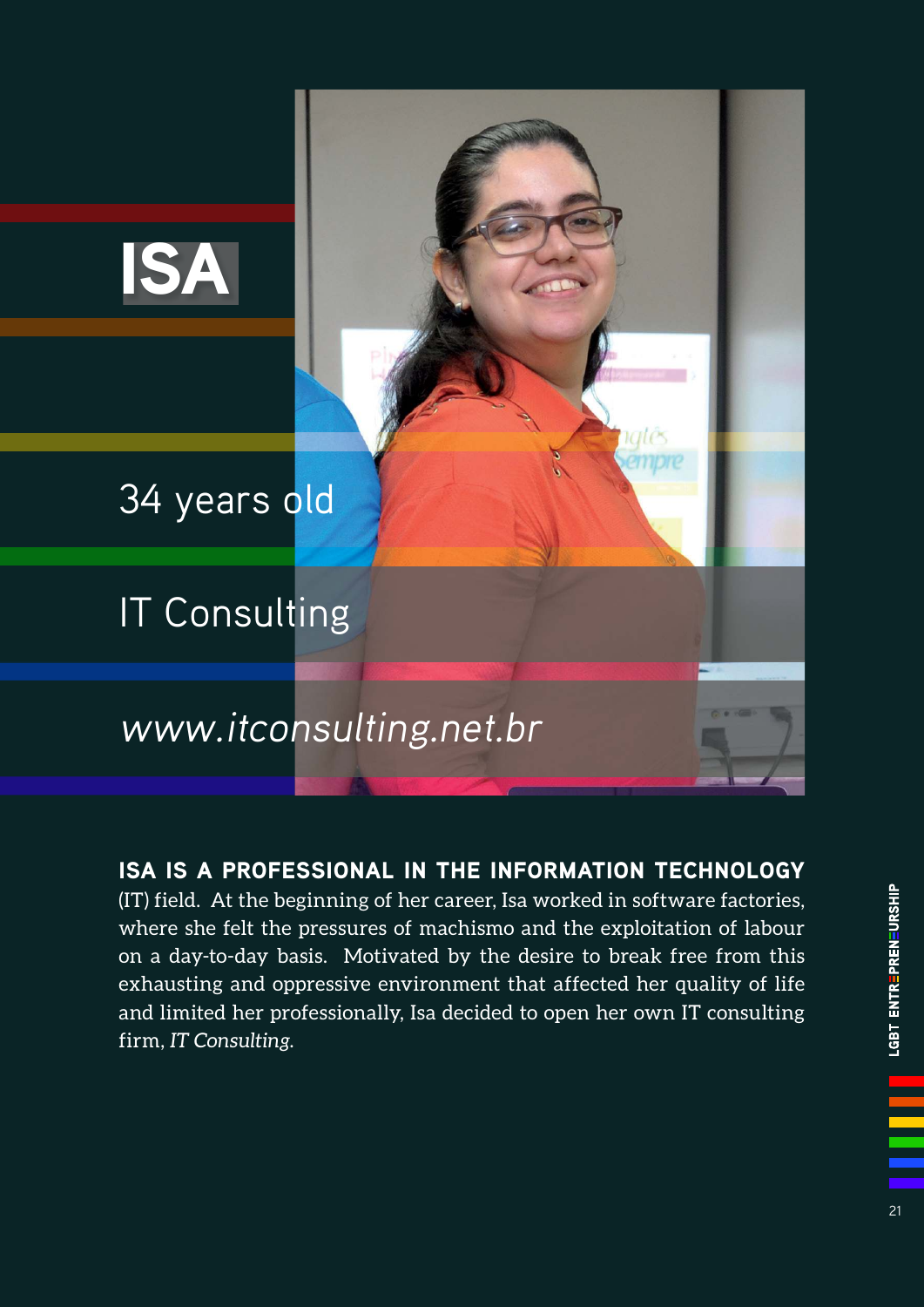## BENDING OVER BACKWARDS

The beginning of *IT Consulting* was not easy. Even with her vast professional experience and motivation, Isa had to work hard to establish the company, expand its clientele, and gain financial stability. At the end of 2015, she was in the middle of this process when she learned about Micro Rainbow Brazil and joined the first LGBT entrepreneurship course. The training directly contributed to the development of *IT Consulting* in several ways, such as the design of the business plan and strategies for increasing revenue. After learning how to formally establish a business, Isa began issuing invoices and gaining access to the corporate market, significantly boosting her business:

*"I had no fixed income, I had to bend over backwards all the time, and nowadays I have an income that keeps me going. So, yes, my income has increased quite a lot since then, when I was self-employed, lacked management knowledge and did not have the proper legal status. Now that I have the MEI (Individual Micro Entrepreneur) permit, the proper knowledge, legal status and understand invoices, I am able to sign monthly contracts for computer maintenance, websites and web hosting with small and medium sized businesses. I practically doubled my revenue last year".*

This increase in income allowed Isa to leave her family's home to live with her wife, enabling her to make a more balanced contribution to the household budget and giving her a more comfortable standard of living. Achieving professional recognition also brought more trust and intimacy to Isa's relationship with her mother and sisters, who previously saw her sexual orientation with detachment and distrust. Her financial independence was reassuring for them and opened the door to discuss other concerns, such as their curiosity about her love life. This helped dispel their initial discomfort and create possibilities for reconfiguring family ties on new foundations.

## IT CONSULTANT, WOMAN AND LESBIAN

Isa acknowledges that although she has been self-employed since 2013, the course has helped her fully understand the meaning of being an entrepreneur. For her, entrepreneurship is not limited to owning a small business or not, but:

 *"It's how you do your job regardless of whether you own [the business]. It is believing in the idea without alienating yourself. It is connecting with people and finding out the best way to offer your product or service, and this can be done even when you are an employee, not just the owner. I think this vision changes everything".*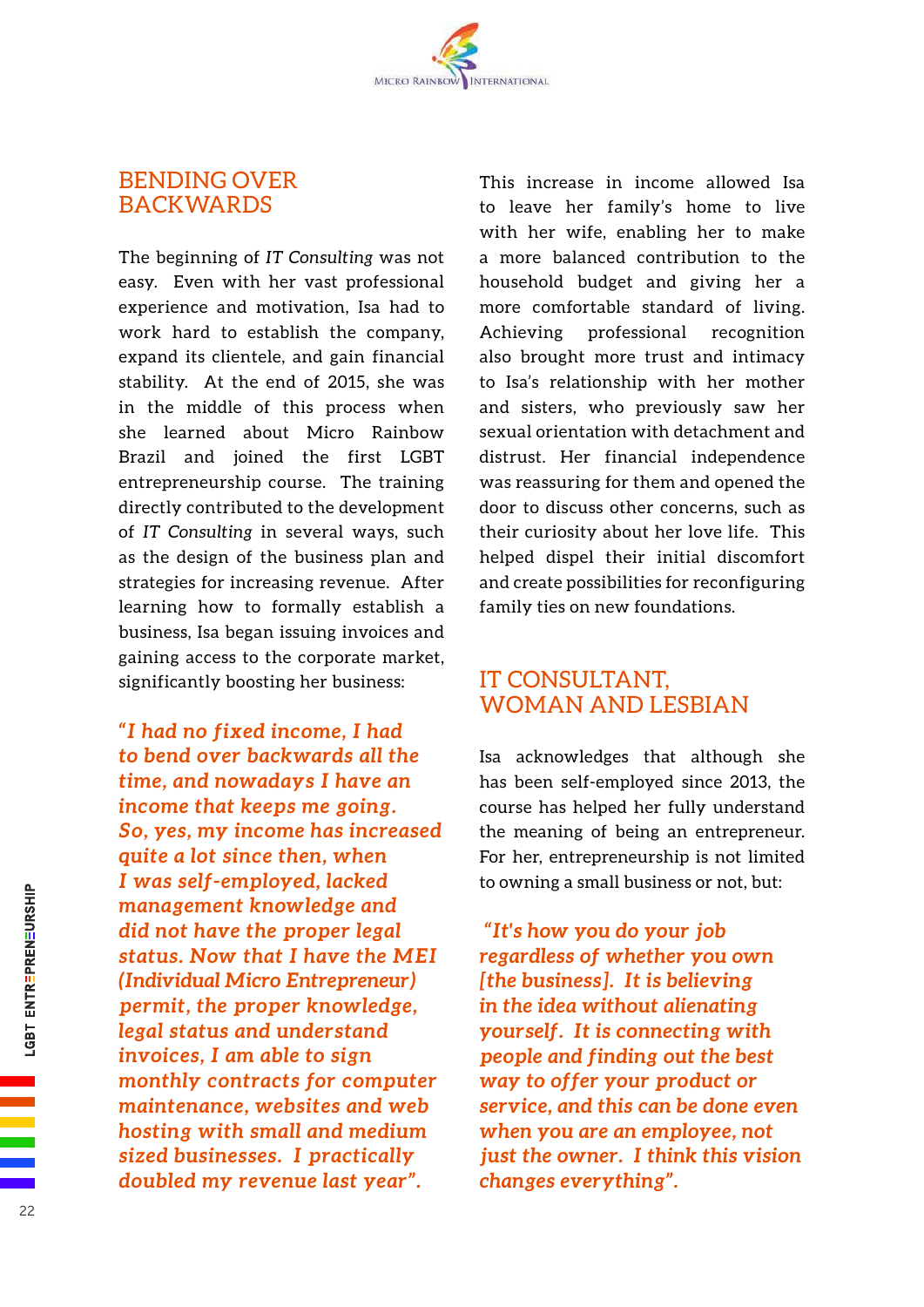Isa's learning has not gone unnoticed. Due to her outstanding performance on the course, Isa was elected as teaching assistant for the second class. She maintained this position over the next three courses, answering students' questions and helping them review course content. Isa describes how being a teaching assistant influenced her personal and professional life, both through revisiting course content and having enriching contact with others' lives, which sharpened her sensitivity to LGBT, racial and gender vulnerabilities. She describes the value of this experience, which goes beyond the professional dimension:

*"As a student, I acquired a lot of knowledge and made great friends, but when I began to see from the other side, that of teaching, I began to observe how other students absorbed knowledge and how this changed their lives. This had a much greater impact on me. I am very grateful for the opportunity of being a teaching assistant, it was a very enriching environment for me".*

Despite the learning and gains described, the challenges for an entrepreneur are still numerous. Isa believes that she has never lost job opportunities because she is a lesbian. However, she admits that she has a flexible and strategic approach regarding revealing her sexual orientation to clients and she maintains discretion in some cases. She also recognises her position of relative privilege in accessing the labour market, as a white person with "hetero passability"<sup>5</sup>.

If being a lesbian no longer represents an obstacle to employability, being a woman in the IT field still does - and very much so. It is undeniable that many stereotypes disqualify women in the fields of science and technology and the gender issue seems to prevail over others: "*You can't hesitate at all, you can't say that you need to learn more about a subject that you don't know in-depth... No one is a specialist in all fields, but a woman in IT has to prove all the time that she knows everything*".

In this sense, Isa stresses the importance of participating in feminist markets and networks such as "*Indique uma Mina*" (Hire a Chick) as a strategy for socioeconomic empowerment and confronting misogyny in the labour market: "*the question of networking is also important because you know who to count on, and you can support people who are victims of discrimination and prevent violence from escalating*". Isa is also a founder of *Pink at Work*, an online platform for services offered by LGBT entrepreneurs (learn more on page 28).

<sup>5</sup> Cis or hetero "passability" occurs when transgender people (those who transition to the gender with which they identify) are seen by society as if they were cisgender (those who identify with the gender attributed to their sex of birth). It can also be applied to lesbians and gay men who are perceived as heterosexual. Cis or hetero "passability" is not intentional or based on modified behaviour. it is a social interpretation about individuals based on physical characteristics and forms of expression culturally attributed to the feminine and masculine genders.